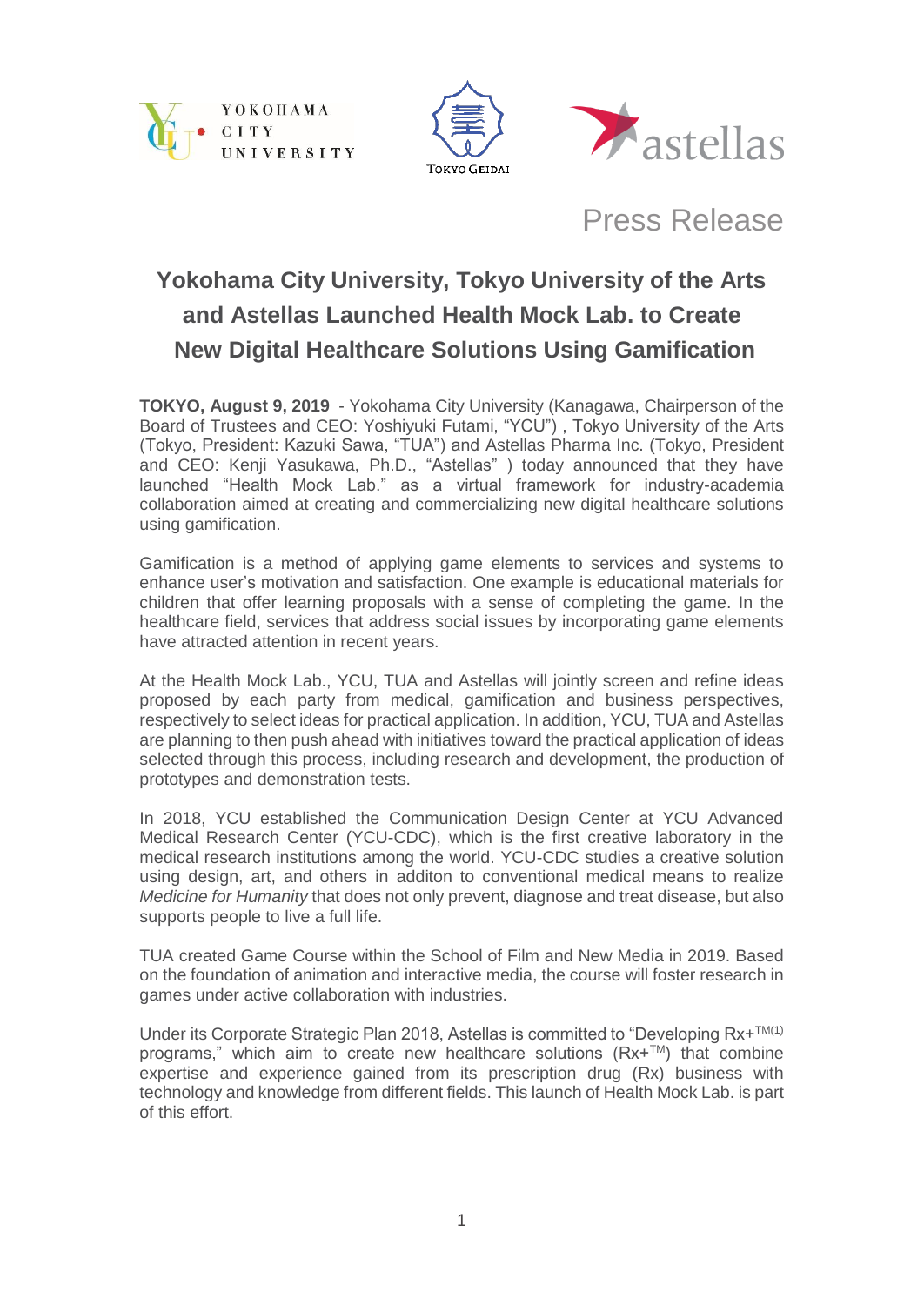**(1) Rx+TM Business:** A business that leverages the expertise and experiences of Astellas cultivated through its prescription drug (Rx) business, integrates innovative medical technology with cutting-edge technology in different fields, contributes to patients through Patient Journey (overall medical care, including diagnostic, preventive, therapeutic, and prognostic care), and creates new revenue streams separate from Astellas' core Rx products.

## **About Yokohama City University**

Located in the international city of Yokohama, Yokohama City University has 4 campuses, 5 faculties, 5 graduate schools, 2 affiliated research centers, and 2 affiliated hospitals that serve as the bases for education, research, and medical care. Yokohama City University is available through its website at <https://www.yokohama-cu.ac.jp/en/>

#### **About Tokyo University of the Arts**

As the only national arts university in Japan, Tokyo University of the Arts has provided unsurpassed education and research opportunities. In 2005, School of Film and New Media was founded in Yokohama. Within the school, Animation department and New Media department jointly opened Game Course in 2019. The University also has been selected as the only COI (Center of Innovation) Site among art universities. By mutually stimulating with advanced science and technology, the university explores frontiers of arts.

## **About Astellas**

Astellas Pharma Inc., based in Tokyo, Japan, is a company dedicated to improving the health of people around the world through the provision of innovative and reliable pharmaceutical products. For more information, please visit our website at<https://www.astellas.com/en>

#### **Cautionary Notes (Astellas)**

In this press release, statements made with respect to current plans, estimates, strategies and beliefs and other statements that are not historical facts are forward-looking statements about the future performance of Astellas. These statements are based on management's current assumptions and beliefs in light of the information currently available to it and involve known and unknown risks and uncertainties. A number of factors could cause actual results to differ materially from those discussed in the forward-looking statements. Such factors include, but are not limited to: (i) changes in general economic conditions and in laws and regulations, relating to pharmaceutical markets, (ii) currency exchange rate fluctuations, (iii) delays in new product launches, (iv) the inability of Astellas to market existing and new products effectively, (v) the inability of Astellas to continue to effectively research and develop products accepted by customers in highly competitive markets, and (vi) infringements of Astellas' intellectual property rights by third parties.

Information about pharmaceutical products (including products currently in development) which is included in this press release is not intended to constitute an advertisement or medical advice.